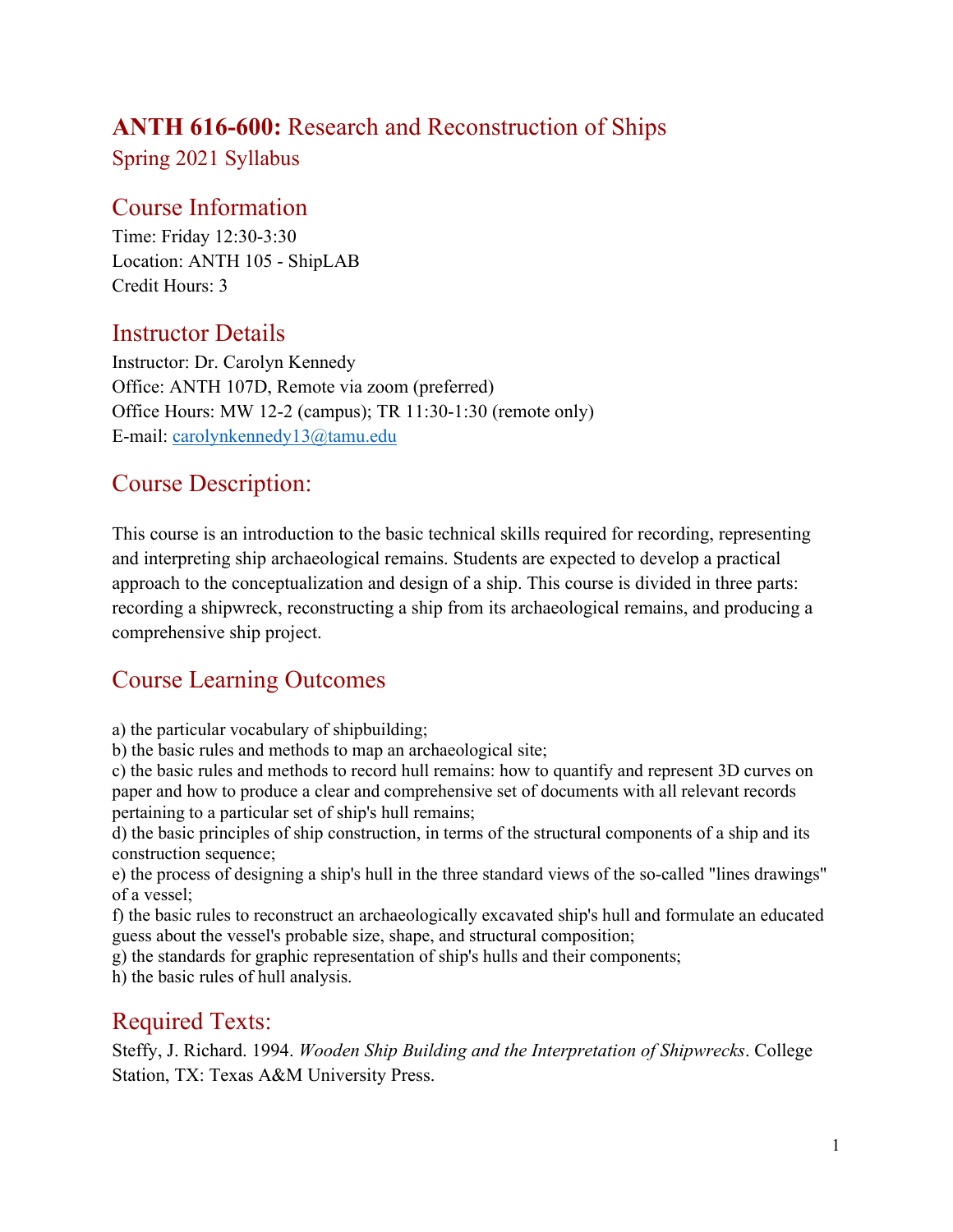### Materials:

- Mechanical pencils  $(0.3 \& 0.5 \text{ mm}$  lead drafting pencils are ideal)
- Spare leads (H or 2H leads are less likely to smudge)
- Erasers
- Triangles
- Dividers

# Grading Policy:

Grades will be based on six lab projects and one term project.

#### Lab Projects

1) Elementary Lines:

Draw the lines of a generic hull, 45 cm long, 15 cm in beam. There should be two waterlines, one buttock line, at least five sections, and a single diagonal. Do not worry about keels, rabbets, or any other refinements. The primary goal here is to produce a set of fair, properly justified lines. This drawing should be properly titled, dated, and signed. The project is due at the beginning of class in **Week 4**.

2) Slightly More Complicated Lines:

Draw the lines of a vessel 20 meters long, six meters in beam, with a draft amidships of 2.2 meters. The vessel should have a transom and a rabbeted keel, stem, and sternpost. There should be a deck, and the location of its outboard edge should be indicated by a dashed line on all three views. Draw this vessel at scale 1:50, and provide a graphic scale of the proper form. The drawing will be graded on the basis of accuracy (agreement of points between views; each point out of agreement by more than 0.5 mm is 1.6 points off), completeness, fairness, and neatness. This drawing should be properly titled, dated, and signed. The project is due at the beginning of class in **Week 5**.

3) Hull Calculation:

Calculate the displacement and basic hull coefficients (block, prismatic, midships, waterplane) for the hull drawn for Project Number 2. You may submit the results either as a separate sheet, or as a neat table on the drawing itself. The project is due with Project Number 2 at the beginning of class on **Week 6**.

4) Mapping:

In groups of two or three, map a scatter of timbers using three different methods: 1) triangulation, 2) direct survey measurement (DSM), and 3) photogrammetry. First, define the parameters of the "site" by mapping the area and preparing a plan view that shows the locations of the datums. Then, record a sufficient number of points on each timber so that its orientation can be accurately determined within the plan view of the site. Your two plans (one for triangulation, one for DSM) are to be drawn at 1:10, must include a sketch of each timber (with its field number and its measured points clearly identified), and must also include the datum points, a north arrow, a metric scale, and a title block. Include, as well, a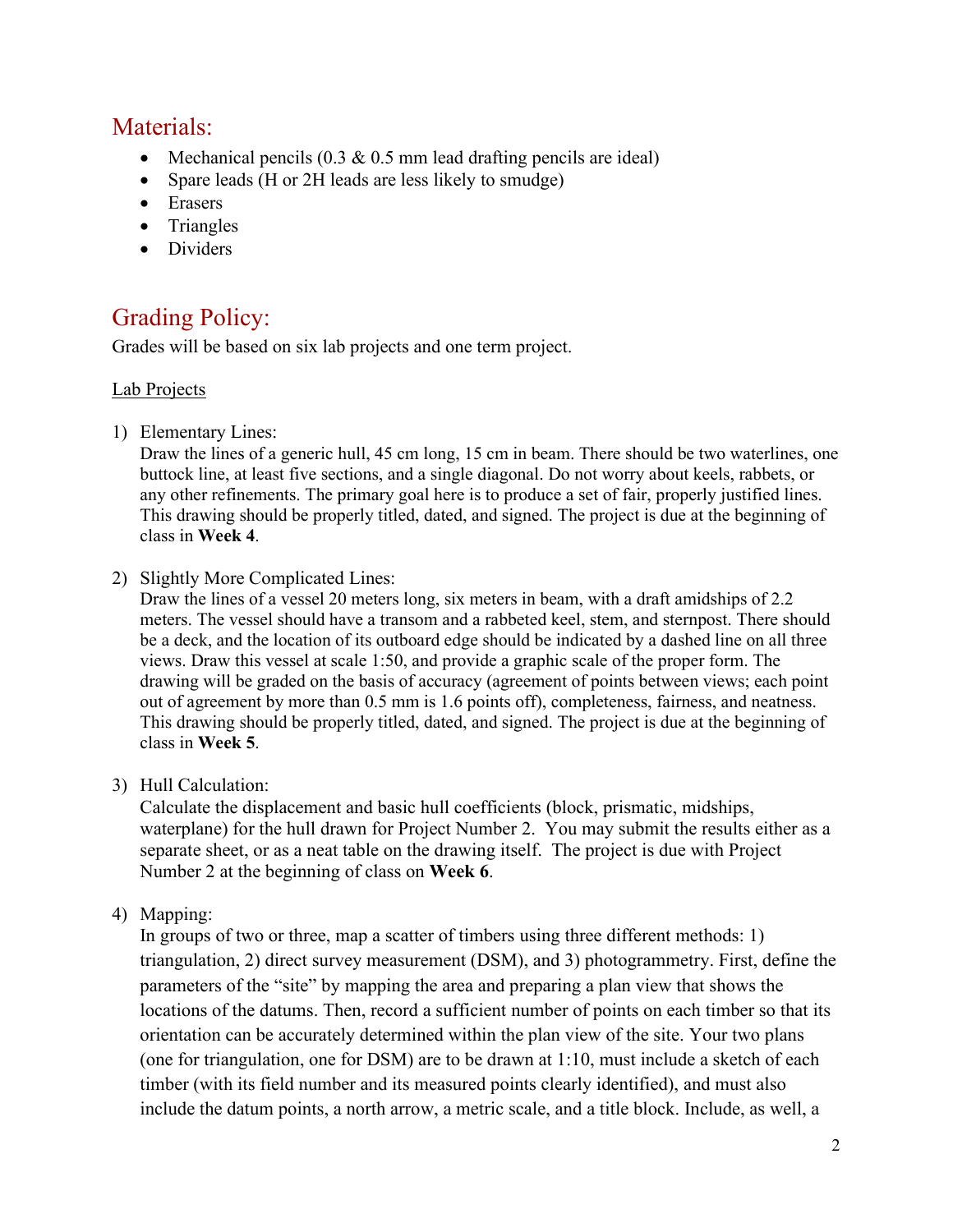table for each plan that lists the measurements from each datum to each measured point, the measurements taken to map the outline of the room, and the measurements between datum points. Your photogrammetry map should include scale bars and control points (targets) to scale the model. The project is due on **Week 7**.

5) Fragment Recording:

Record a fragment of a timber from the Ship Lab shelves. This should include one letter format data recording sheet and a 1:10 scale drawing with at least 3 views and one section showing the wood grain. The project is due at the beginning of class in **Week 8**.

6) Recording Curves:

In this assignment, you will record a frame using two different methodologies: 1) offsets, using a horizontal datum and plumb bob and 2) a digital goniometer. From your "field" data you will prepare a drawing showing the two frame sections, sequentially and not

superimposed, at a scale of 1:10, with each point plotted. The horizontal plane must be indicated, as well as the angle of list as determined from the top of the keel. Selecting the section you feel is most accurate, you will then prepare a complete section drawing of the frame at 1:10 showing its molded dimensions, the overlap and



fastening of the floor and futtock, as well as the dimensions, locations, details of the keel and planking. Both of your completed section drawings must include metric and **Imperial scales** and a title block. Finally, prepare tables of offsets and (digital goniometer). Project is due on **Week 9**.

#### Project No. 6 Checklist:

- $\Box$  Pencil drawing showing two frame curvatures.
- $\Box$  Pencil drawing of detailed frame section.
- $\Box$  Tables of offsets and goniometer measurements and readings.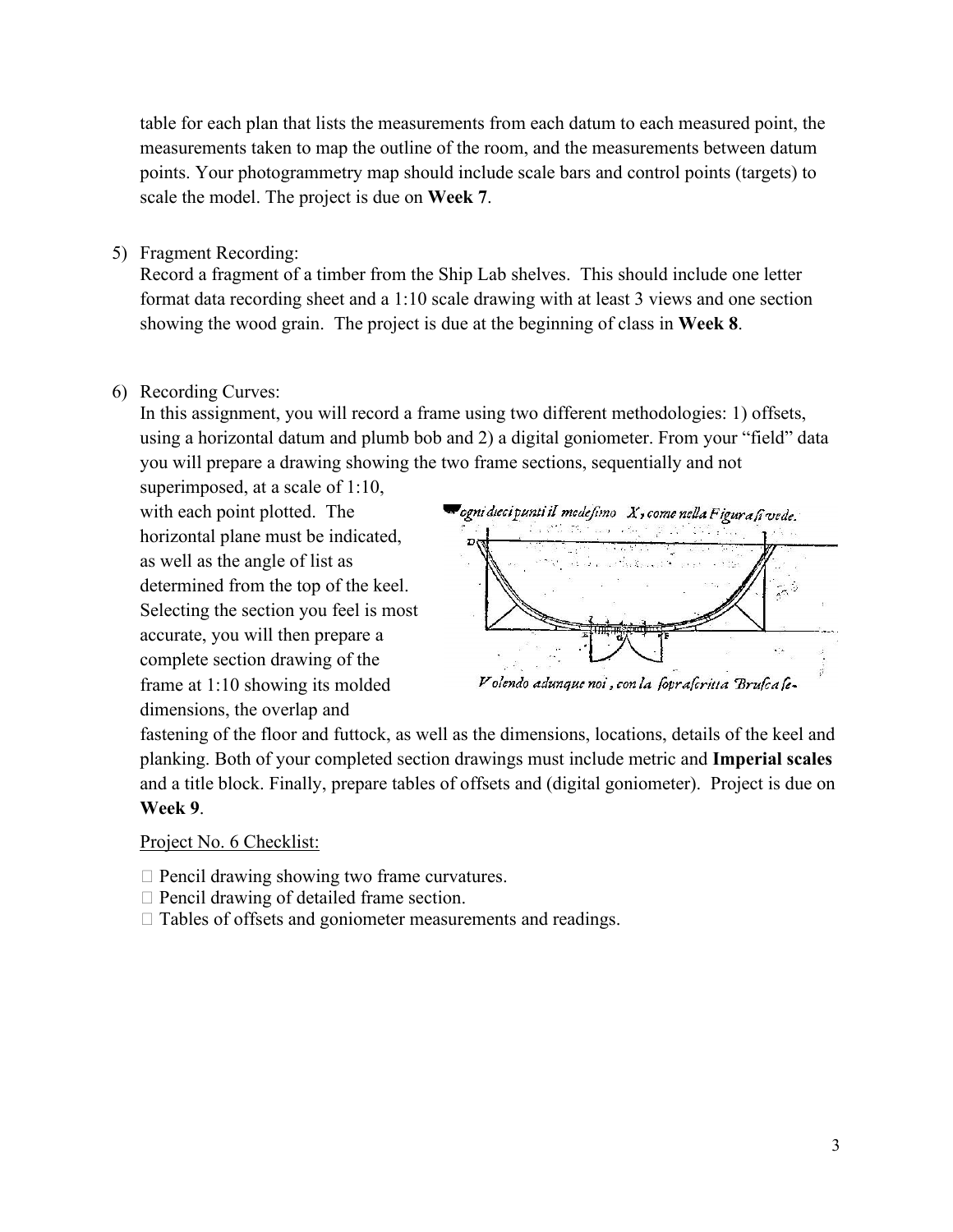### **Term Project**

Seventy-five percent of your final grade will depend on an individual ship report. This will consist of a short (2,000 words or so) analysis of the vessel's purpose, form, and construction, a scantling list, a *scrapbook*, and a set of drawings. The scrapbook text should not be merely a description of the vessel (that is the purpose, of the drawings), but an account of your choices: why it was built the way it was and how it was suited to its purpose. *I expect your scrapbook to be illustrated with sketches* 



*and figures* that document your choices in the process of reconstructing your ship. Topics you might address include choice of materials and fastening methods, vessel size and cost, function, performance, and durability. Include a bibliography of your principal sources.

The final report must include an *Introduction*, a description of the vessel of your choice, a description of the sources you used, a description of the result, with illustrations (sketches, sources, details, solutions), a discussion of your choices and, where appropriate, what you would change, and a hull analysis section. The hull analysis section must include a table of the *principal dimensions of your vessel* in metric units (with contemporary equivalents), a *scantling list*, and your calculation of the size of the vessel in both a neutral modern unit (metric tons *displacement*) and appropriate contemporary units. For example, the size of the Kyrenia ship was reckoned by the number of amphorae it could carry, while the Bremen cog was measured in grain lasts. For some vessels, you may need to furnish other information, such as the weight of the armament for warships. In addition to the displacement, please include a table of the main hull coefficients. All drawings and tables must be included in your report in letter format, paginated and with captions indicating each operation, especially your hull calculations and coefficients. The drawings must include at least the following:

- 1. A complete set of lines;
- 2. Construction plans:
	- a. Longitudinal section;
	- b. Two transverse sections (one at the widest point on the hull);
	- c. Plan of main deck.

All drawings must be labeled (project name, drawing description, your name, scale, and date completed) and signed by you. Neatness counts, but pencil final copies are fine. Inked final drawings look nice, but if you do not already have extensive inking experience, ruining a final copy is a poor way to get it; concentrate on good pencil work instead.

The vessel to reconstruct must have enough archaeological data and: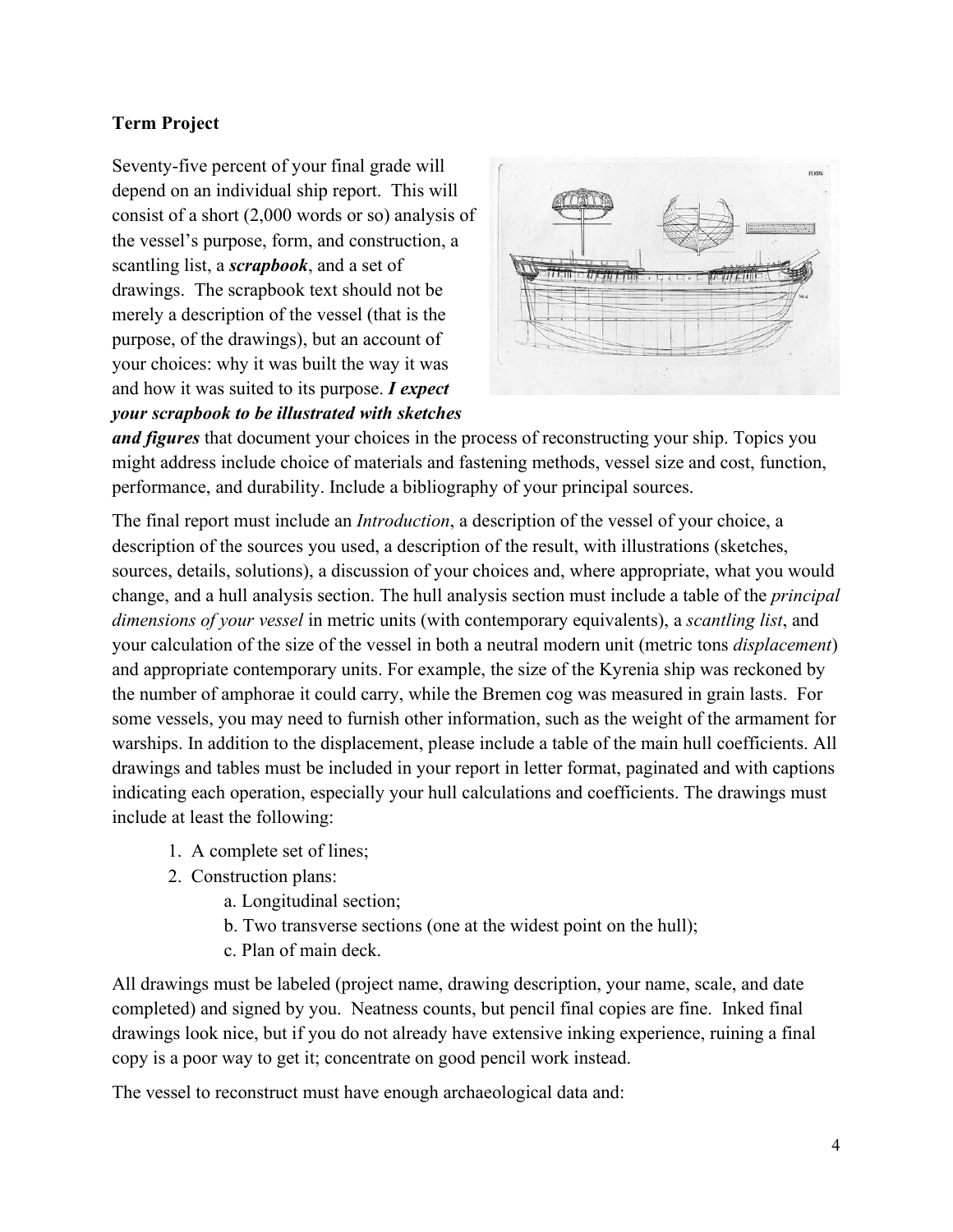- 1. It must be built of wood.
- 2. No dugouts, rafts, birch bark canoes, etc.
- 3. No pleasure craft.
- 4. It must be at least 10 meters long, but no more than 40 meters.
- 5. It should not have elaborate castles or deck structures.
- 6. It may not be a specific vessel for which plans already exist, or a direct copy of such.

You will find that some vessels are simply not practical for a semester project: 100-gun ships of

the line, for example. Within the limits above, the possibilities are endless. This project is supposed to be fun, so use your imagination.

Helpful hint: start early and work on the written report as you draw. Read Dr. Crisman's "*Guidelines for writing your Term Paper*." This project is not just a test of your drafting skills. The grading is as follows: 15% on lines, 40% on construction drawings, 20% on the written portion. This raw grade is then multiplied by a coefficient



between 0.9 and 1.1, which represents, for lack of a better term, degree of difficulty. Those who attempt more will receive credit for it. At the same time, this coefficient is a measure of how broad your research was and how effectively you have distilled the available evidence into a believable reconstruction. For example, a copy of a simple ship, such as one of the Zwammerdam barges, which does not take into account evidence from other vessels of the period, would receive a low coefficient, perhaps 0.93. On the other hand, an attempted reconstruction of real field data from an excavated wreck that has not yet been studied would require a great deal of extra effort and broad research to fill in the holes, and would thus receive a high coefficient, perhaps 1.03. This project is a chance to do original research and to communicate the results of research and analysis in a clear, understandable product.

Get started on the research and decision-making for this project early. Avoid the trap of overresearching, trying to get every detail right before you start drawing. Very often, the best way to find out what you do and do not know about your ship is to start drawing, and the process of drawing will help you to plan further research. The lines must be completed by the beginning of class in **Week 9**; you will need the time after that to complete the construction drawings and the written report. A scantling list and midships construction section must be completed by the beginning of class in **Week 10**. The construction drawings should be completed by **Week 12**. Finally, **the project is due at the beginning of class on Tuesday, May 4th, 2021**. Don't even think of being late - turn in what you have done. Late projects will lose a letter grade (10%) per day late.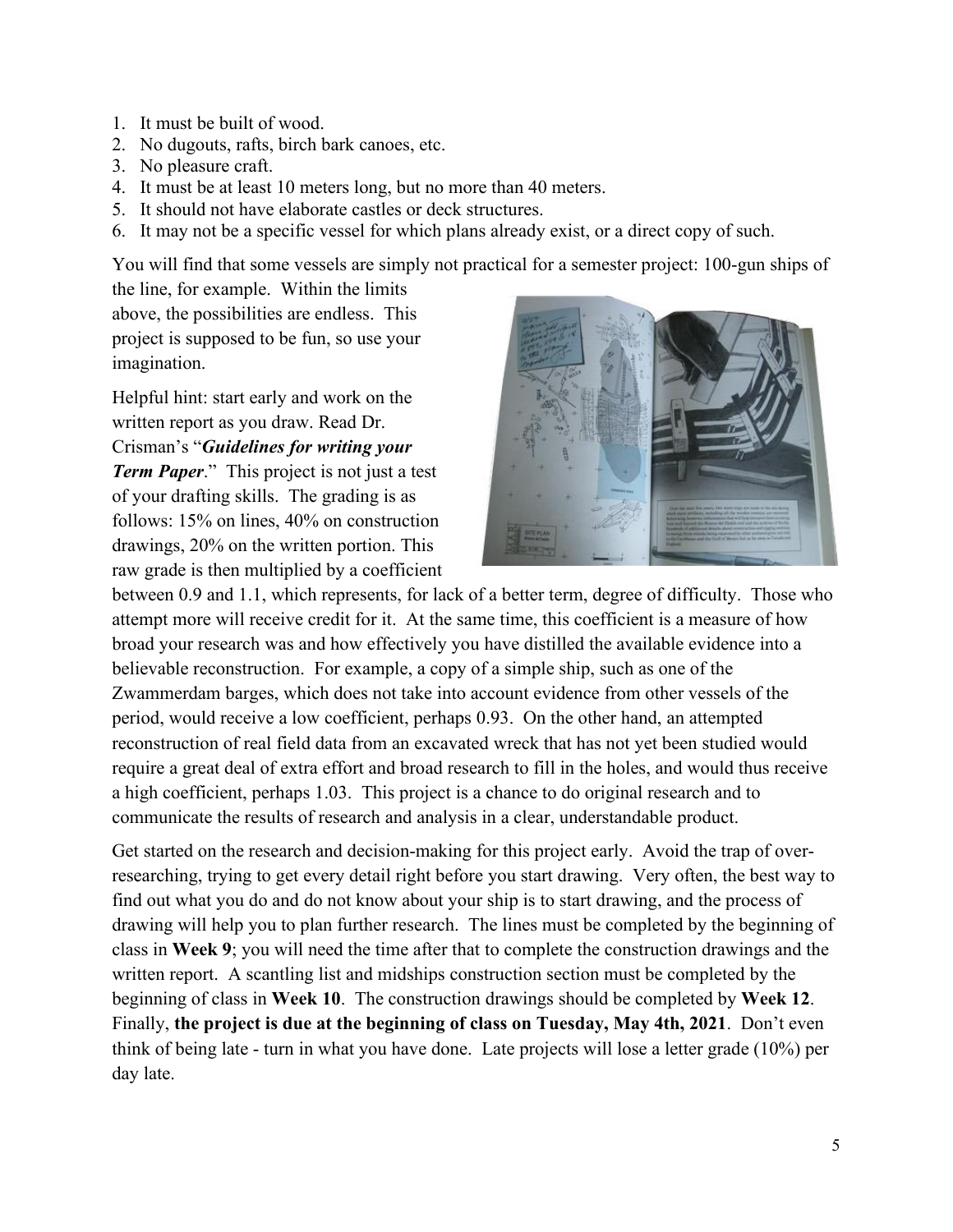#### **Checklist for submission:**

- $\Box$  Drawings (lines, construction, deck)  $\Box$  Principal dimensions
- $\Box$  Title blocks on all drawings  $\Box$  Scantling list
- 
- 
- 
- $\Box$  Written analysis and bibliography  $\Box$  Calculated displacement and hull coefficients (with worksheets showing calculations)

#### **Written portion:**

A short, written report, about 2,000 words. Presented in the IJNA format, Times New Roman 12, double line spacing, with a cover page and bibliography:

- 1. Introduction
- 2. Description of the vessel chosen
- 3. Research
- 4. Final result
- 5. Hull Analysis
	- 5.1. Principal dimensions
	- 5.2. Scantling list
	- 5.3. Hull calculations
	- 5.4. Coefficients
- 6. References (reference page should not include page numbers)

#### **Summary of Assignments:**

| Lab Project 1 (Hull lines)  | $= 5\%$  |
|-----------------------------|----------|
| Lab Projects 2-6 (4% each)  | $= 20\%$ |
| <b>Final Project</b>        |          |
| Paper                       | $= 20\%$ |
| Lines                       | $= 15\%$ |
| <b>Construction Drawing</b> | $= 40\%$ |
|                             |          |

| Total | $=100\%$ |
|-------|----------|
|       |          |

#### **Grading Scale**

| A | 90%      |
|---|----------|
| B | 80%      |
| C | 70%      |
| D | 60%      |
| F | $<,60\%$ |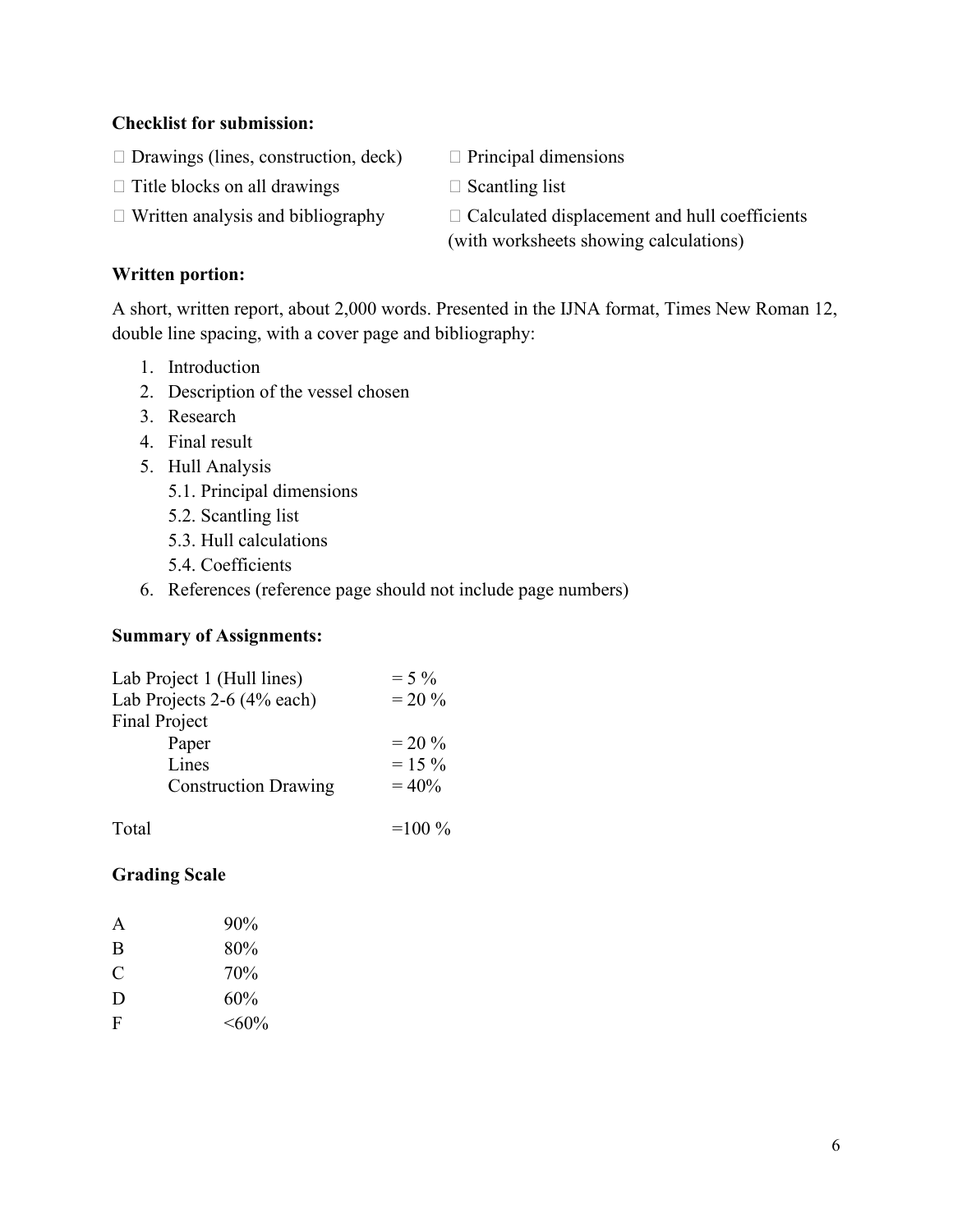# Course Schedule

(Subject to Change)

| Week           |           | <b>Activities/</b>                                                                                                                                                     | <b>Topic</b>                                                                                             | <b>Readings</b>                                                                                                                                                                                                                                                                                                          |
|----------------|-----------|------------------------------------------------------------------------------------------------------------------------------------------------------------------------|----------------------------------------------------------------------------------------------------------|--------------------------------------------------------------------------------------------------------------------------------------------------------------------------------------------------------------------------------------------------------------------------------------------------------------------------|
|                |           | <b>Assignments</b><br>Due                                                                                                                                              |                                                                                                          |                                                                                                                                                                                                                                                                                                                          |
| $\mathbf{1}$   | Jan<br>22 | Review<br>course<br>requirements<br>& syllabus                                                                                                                         | Introduction to the<br>course, syllabus,<br>writing guidelines.                                          | Steffy, Wooden Ship Building, review the<br>terms and diagrams in the illustrated<br>glossary, pp. 266-298.                                                                                                                                                                                                              |
| $\overline{2}$ | Jan<br>29 | Begin<br>Project No. 1<br>(draw the<br>lines of a<br>small vessel,<br>according to<br>the<br>requirements<br>set out in the<br>assignment<br>sheet). Due<br>by Week 4. | Introduction to<br>Hull Lines.<br>Understanding<br>Hull Lines: Sheer,<br>Half-breadth and<br>Body Plans. | Steffy, Wooden Ship Building, pp. 8-20.<br>Kennedy, 2016, Ship Lines Instruction<br>Manual.                                                                                                                                                                                                                              |
| $\overline{3}$ | Feb<br>5  | Project No. 2<br>(draw the<br>lines of a 20-<br>meter vessel<br>according to<br>the<br>requirements<br>set out in the<br>assignment<br>sheet). Due<br>by Week 5.       | Hull Lines,<br>Continued.<br>Diagonals,<br>Rabbets, and<br>Transoms.                                     | Kennedy, 2016, Ship Lines Instruction<br>Manual.<br>Kennedy, 2019, The History and<br>Archaeology of the Lake Champlain<br>Steamboat Phoenix II (1820-1837), Doctoral<br>Dissertation, Department of Anthropology,<br>Texas A&M University, College Station,<br>TX: pp 158-183.                                          |
| $\overline{4}$ | Feb<br>12 | Begin<br>Project No. 3<br>(calculate)<br>displacement<br>and hull<br>coefficients<br>for the lines<br>drawn for<br>Project No.<br>$2)$ . Due by<br>Week 6.             | <b>Basic Hull</b><br>Analysis. Tonnage,<br>Displacement, and<br>Performance.                             | Steffy, Wooden Ship Building, Appendices A<br>and B, pp. 251-255.<br>Gilmer, Thomas C. and Johnson, Bruce.<br>Introduction to Naval Architecture.<br>Annapolis, MD: Naval Institute Press, 1982,<br>pp. 37-59.<br>Chapelle, Howard. The Search for Speed<br>Under Sail. New York: W. W. Norton &<br>Co., 1967, pp. 3-51. |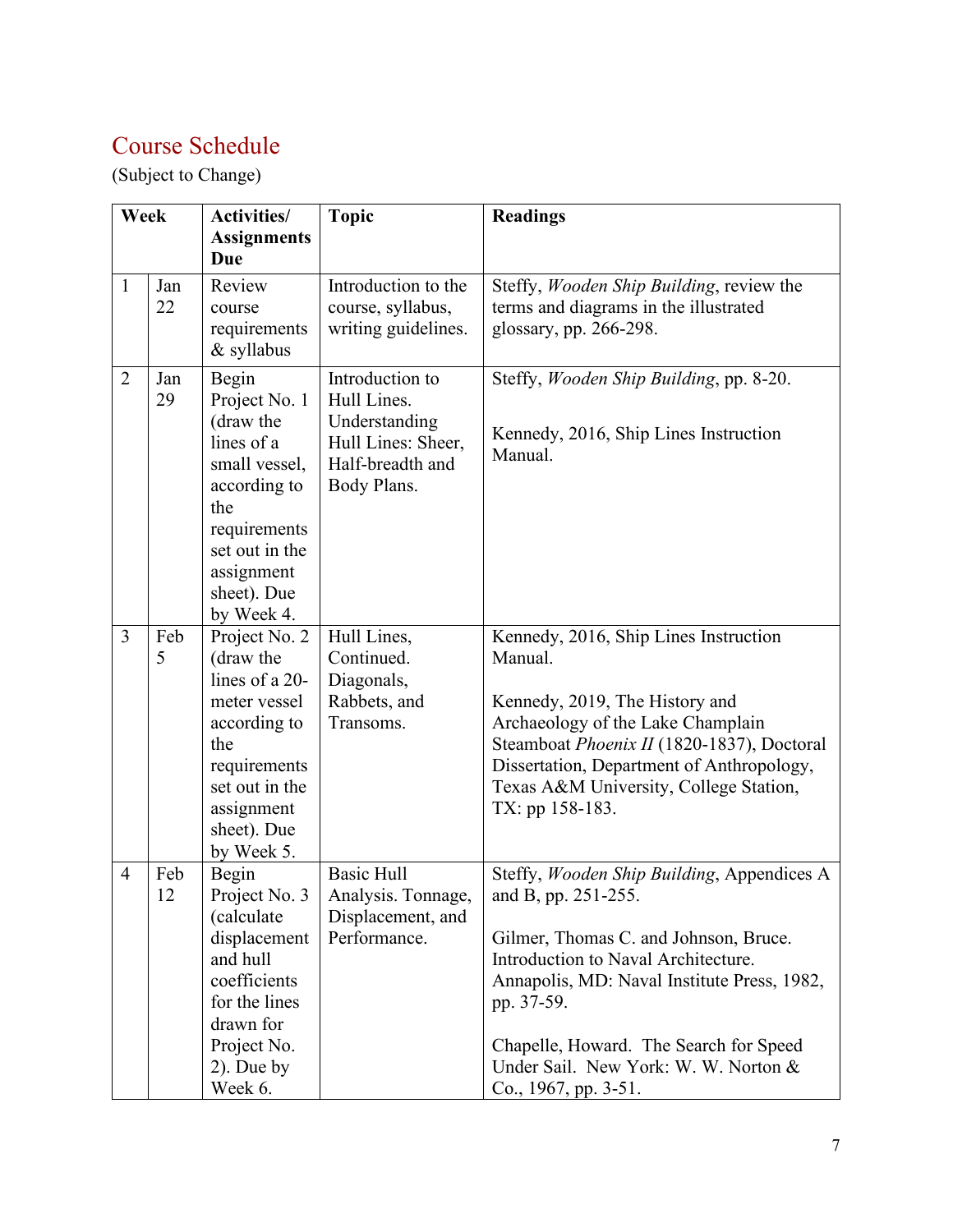| 5              | Feb<br>19 | Begin<br>Project No. 4<br>(record a<br>timber<br>scatter<br>according to<br>the<br>requirements<br>set out in the<br>assignment<br>sheet). Due<br>by Week 7.                                                                                             | Recording<br>Shipwreck Sites<br>and Hull Structure.<br>Introduction to<br>Surveying and<br>Mapping. | Castro et al., 2018, Recording Early Modern<br>Hull Remains, ShipLAB Report 35 Draft 1:<br>pp 1-9.<br>Batchvarov, K., 2020, A Method for<br>Documenting Hidden Structures on<br>Shipwrecks: the case of <i>Vasa</i> and <i>Warwick</i> ,<br>IJNA, 49.1, 65-71.<br>Rule, N., 1989, The Direct Survey Method<br>(DSM) of underwater survey, and its<br>application underwater, IJNA, 18.2, 157-162.<br>Steffy, Wooden Ship Building, pp. 189-213.                                                                                             |
|----------------|-----------|----------------------------------------------------------------------------------------------------------------------------------------------------------------------------------------------------------------------------------------------------------|-----------------------------------------------------------------------------------------------------|---------------------------------------------------------------------------------------------------------------------------------------------------------------------------------------------------------------------------------------------------------------------------------------------------------------------------------------------------------------------------------------------------------------------------------------------------------------------------------------------------------------------------------------------|
| 6              | Feb<br>26 | Begin<br>Project No. 5<br>(record hull<br>timbers<br>according to<br>the<br>requirements<br>set out by<br>your<br>instructor).<br>Due by<br>Week 8.                                                                                                      | <b>Recording Timbers</b><br>and Fragments.                                                          | Castro et al., 2018, Recording Early Modern<br>Hull Remains, ShipLAB Report 35 Draft 1:<br>pp 10-18.                                                                                                                                                                                                                                                                                                                                                                                                                                        |
| $\overline{7}$ | Mar<br>5  | Begin<br>Project No. 6<br>(Record the<br>curvature of<br>a frame<br>using offsets,<br>a bevel-<br>gauge<br>goniometer,<br>and a digital<br>goniometer,<br>according to<br>the<br>requirements<br>set out by<br>your<br>instructor).<br>Due by<br>Week 9. | Recording Intact<br>Structure &<br>Curves.                                                          | Castro et al., 2018, Recording Early Modern<br>Hull Remains, ShipLAB Report 35 Draft 1:<br>pp 19-42.<br>Cozzi, Joseph. "The Goniometer: an<br>improved device for recording submerged<br>shipwreck timbers," International Journal of<br>Nautical Archaeology, Vol. 27, No. 1<br>(1998), pp. 64-80.<br>Kennedy, 2019, The History and<br>Archaeology of the Lake Champlain<br>Steamboat Phoenix II (1820-1837), Doctoral<br>Dissertation, Department of Anthropology,<br>Texas A&M University, College Station,<br>TX: pp 167-183. (Review) |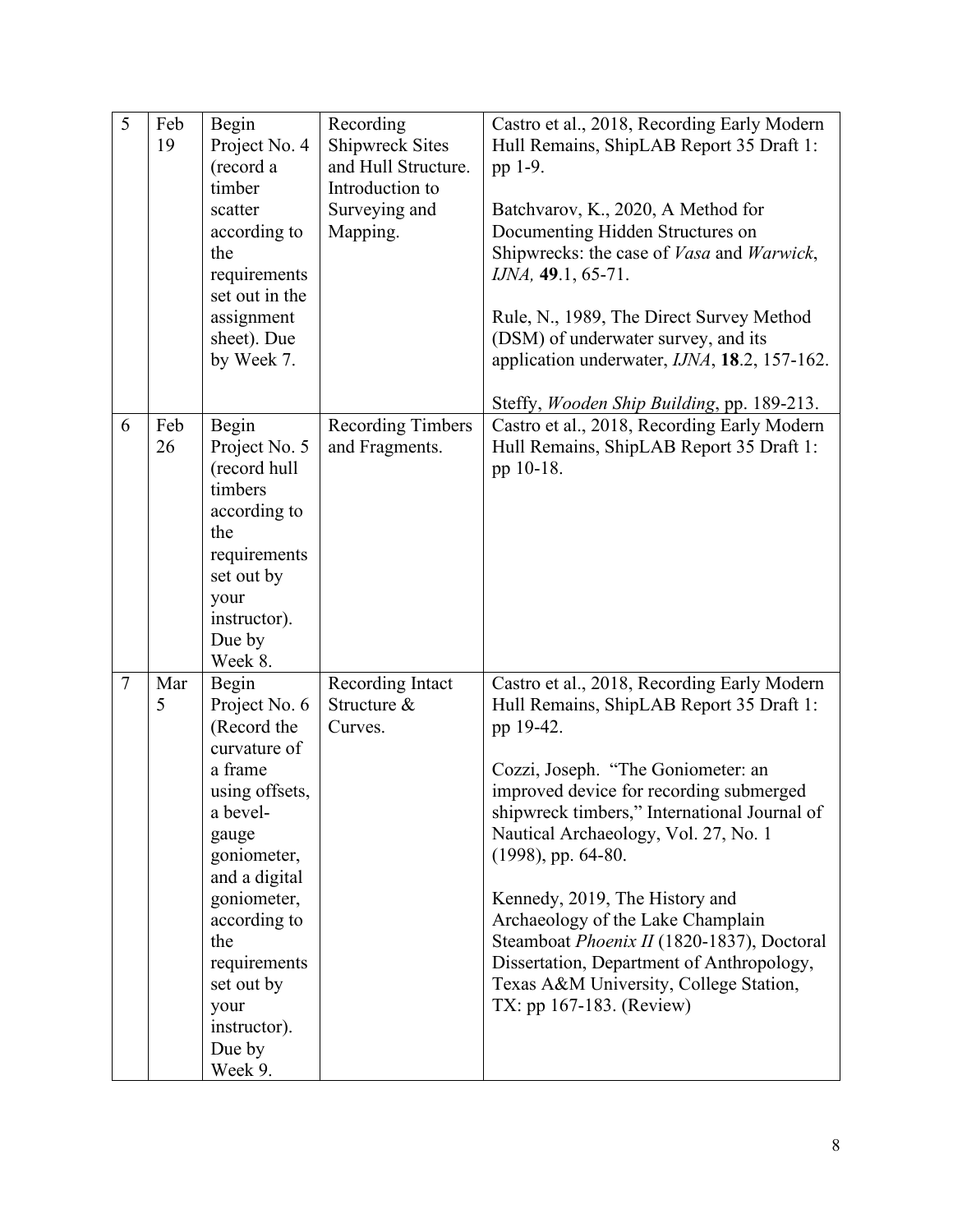| 8  | Mar            | Work on             | Recopying and           | Anderson, Jr., Richard K. Guidelines for              |
|----|----------------|---------------------|-------------------------|-------------------------------------------------------|
|    | 12             | Term                | <b>Drafting Field</b>   | Recording Historic Ships. Washington, D.C.:           |
|    |                | Project.            | Measurements.           | National Park Service, U.S. Department of             |
|    |                |                     | From Field Notes,       | the Interior, 1988, pp. 4.3.1 - 4.6.92.               |
|    |                |                     | to Notebooks, to        |                                                       |
|    |                |                     | Drafting Table.         |                                                       |
| 9  | Mar            | Work on             | Digital                 | Dostal, C., Fix, P., Kennedy, C., Herbst, J.,         |
|    | 18             | Term                | reconstructions         | Shultz, L., Borrero, R., 2020, Integrating            |
|    |                | Project.            |                         | digital and conventional recording                    |
|    |                |                     |                         | techniques for the documentation and                  |
|    |                |                     |                         | reconstruction of an 18 <sup>th</sup> -Century wooden |
|    |                |                     |                         | ship from Alexandria, VA, Digital                     |
|    |                |                     |                         | Applications in Archaeology and Cultural              |
|    |                |                     |                         | Heritage, 16, 1-10.                                   |
| 10 | Mar            | Work on             | Materials and           | Steffy. Wooden Ship Building, pp. 256-259.            |
|    | 26             | Term                | Tools for               |                                                       |
|    |                | Project.            | Shipbuilding. Ship      | Horsley, John. Tools of the Maritime Trades.          |
|    |                |                     | <b>Timber and Tools</b> | Camden, ME: International Marine                      |
|    |                |                     | of the Shipwright's     | Publishing Co., 1978, pp.70-157.                      |
|    |                |                     | Trade.                  |                                                       |
| 11 | Apr            | Work on             | Guest Lecture,          | <b>TBD</b>                                            |
|    | 9              | Term Project        | Kevin Crisman.          |                                                       |
|    |                |                     |                         |                                                       |
| 12 | Apr            | Work on             | Guest Lecture,          | <b>TBD</b>                                            |
|    | 16             | Term Project        | Kevin Crisman           |                                                       |
|    |                |                     |                         |                                                       |
|    |                |                     |                         |                                                       |
| 13 | Apr            | Work on             | Open Lab Day            |                                                       |
|    | 23             | Term Project        |                         |                                                       |
|    |                |                     |                         |                                                       |
|    |                |                     |                         |                                                       |
| 14 | Apr            | <b>Present Term</b> | Student                 |                                                       |
|    | 28             | project             | Presentations           |                                                       |
|    |                |                     |                         |                                                       |
| 15 | May            | <b>Term</b>         |                         |                                                       |
|    | $\overline{4}$ | <b>Projects</b>     |                         |                                                       |
|    |                | Due by 5pm          |                         |                                                       |

## Late Work Policy

Late work will be penalized by one letter grade (10%) every day late. (Work submitted by a student as makeup work for an excused absence is not considered late work and is exempted from the late work policy. See [Student Rule 7.](https://student-rules.tamu.edu/rule07/))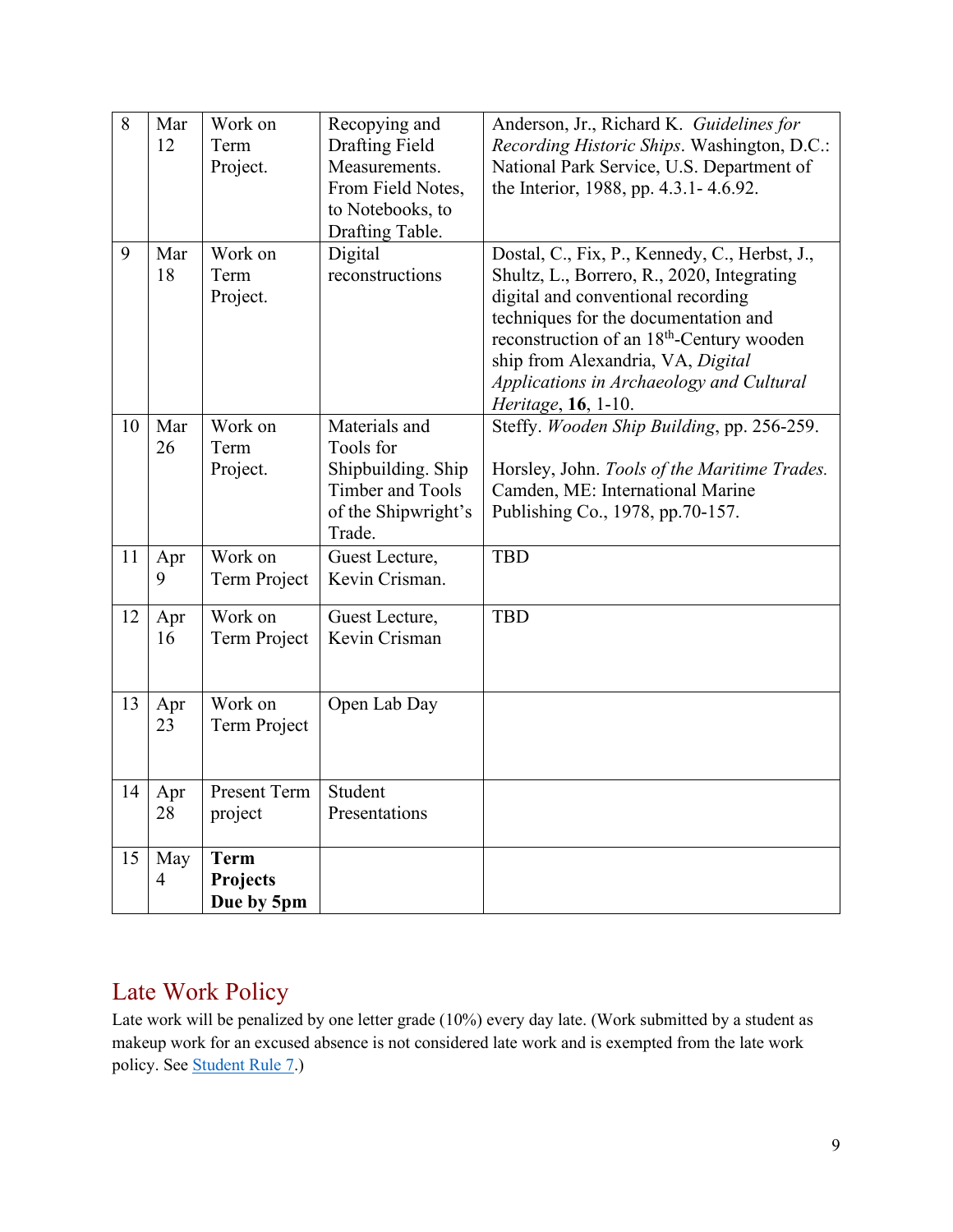### Diversity in the Anthropology Classroom

Respect for cultural and human biological diversity are core concepts of Anthropology. Anthropological research provides perspectives and data that can be used to examine many current social issues that may be appropriate to discuss in this class. Students and faculty should expect to both defend and critique diverse points of view in a respectful manner. Please respect the different experiences, beliefs and values expressed by your fellow students and instructor, and refrain from derogatory comments about other individuals, cultures, groups, or viewpoints. There is no justification for discrimination or hateful speech or behavior in any form. The Anthropology Department supports the Texas A&M University commitment to diversity, and welcomes all individuals regardless of all age, background, citizenship, disability, education, ethnicity, family status, gender, gender identity, geographical origin, language, military experience, political view, race, religion, sexual orientation, socioeconomic status, and work experience (See [http://diversity.tamu.edu/\)](http://diversity.tamu.edu/).

### Attendance Policy

The university views class attendance and participation as an individual student responsibility. Students are expected to attend class and to complete all assignments. Please refer to [Student](https://student-rules.tamu.edu/rule07/)  [Rule 7](https://student-rules.tamu.edu/rule07/) in its entirety for information about excused absences, including definitions, and related documentation and timelines.

## Makeup Work Policy

Students will be excused from attending class on the day of a graded activity or when attendance contributes to a student's grade, for the reasons stated in Student Rule 7, or other reason deemed appropriate by the instructor.

Please refer to [Student Rule 7](https://student-rules.tamu.edu/rule07/) in its entirety for information about makeup work, including definitions, and related documentation and timelines.

Absences related to Title IX of the Education Amendments of 1972 may necessitate a period of more than 30 days for make-up work, and the timeframe for make-up work should be agreed upon by the student and instructor" [\(Student Rule 7, Section 7.4.1\)](https://student-rules.tamu.edu/rule07).

"The instructor is under no obligation to provide an opportunity for the student to make up work missed because of an unexcused absence" [\(Student Rule 7, Section 7.4.2\)](https://student-rules.tamu.edu/rule07).

Students who request an excused absence are expected to uphold the Aggie Honor Code and Student Conduct Code. [\(See Student Rule 24.](https://student-rules.tamu.edu/rule24/))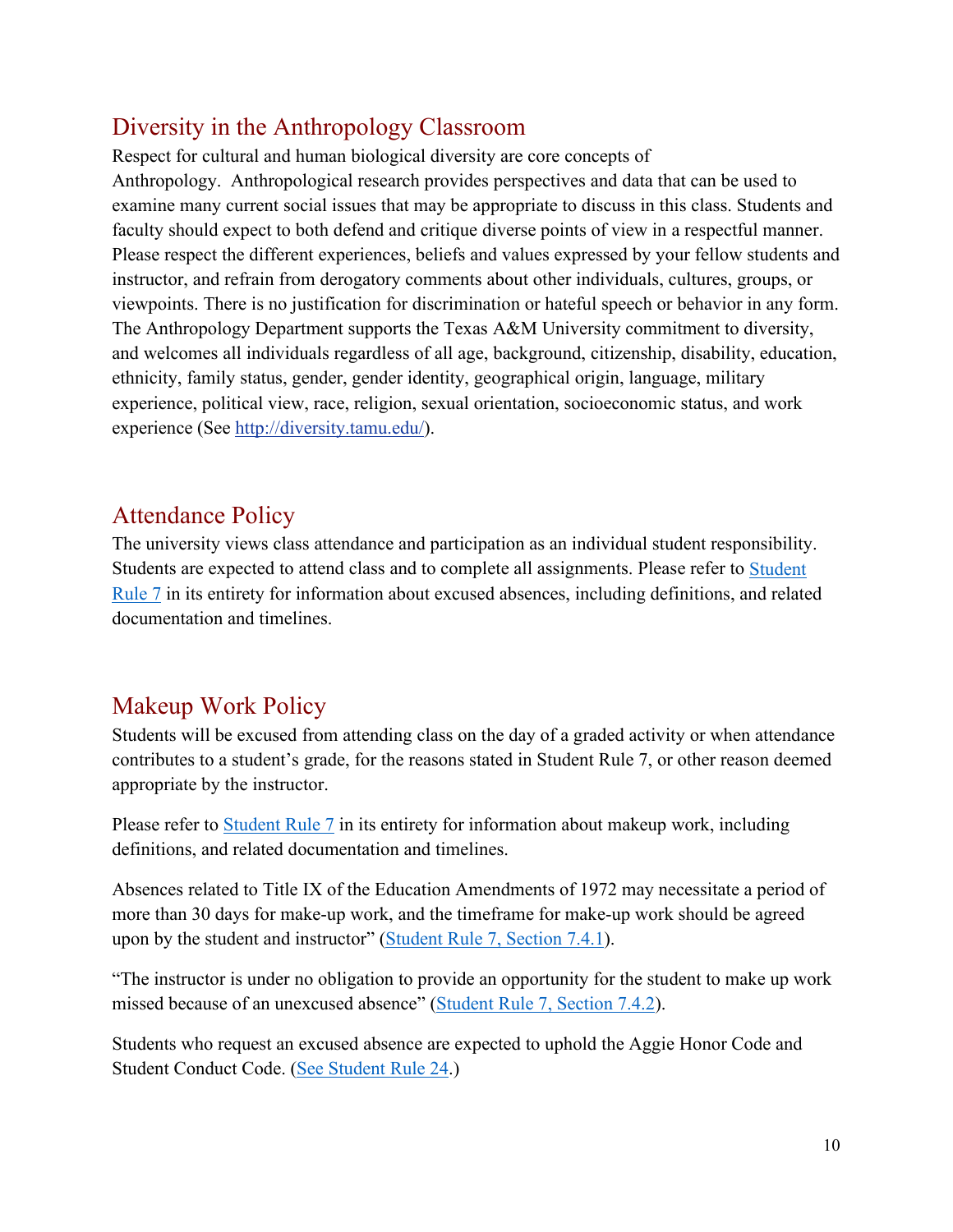### Academic Integrity Statement and Policy

"An Aggie does not lie, cheat or steal, or tolerate those who do."

"Texas A&M University students are responsible for authenticating all work submitted to an instructor. If asked, students must be able to produce proof that the item submitted is indeed the work of that student. Students must keep appropriate records at all times. The inability to authenticate one's work, should the instructor request it, may be sufficient grounds to initiate an academic misconduct case" [\(Section 20.1.2.3, Student Rule 20\)](https://aggiehonor.tamu.edu/Rules-and-Procedures/Rules/Honor-System-Rules).

You can learn more about the Aggie Honor System Office Rules and Procedures, academic integrity, and your rights and responsibilities at [https://aggiehonor.tamu.edu.](https://aggiehonor.tamu.edu/)

*NOTE: Faculty associated with the main campus in College Station should use this Academic Integrity Statement and Policy. Faculty not on the main campus should use the appropriate language and location at their site.*

### Americans with Disabilities Act (ADA) Policy

Texas A&M University is committed to providing equitable access to learning opportunities for all students. If you experience barriers to your education due to a disability or think you may have a disability, please contact Disability Resources in the Student Services Building or at (979) 845-1637 or visit [https://disability.tamu.edu.](https://disability.tamu.edu/) Disabilities may include, but are not limited to attentional, learning, mental health, sensory, physical, or chronic health conditions. All students are encouraged to discuss their disability related needs with Disability Resources and their instructors as soon as possible.

*NOTE: Faculty associated with the main campus in College Station should use this Americans with Disabilities Act Policy statement. Faculty not on the main campus should use the appropriate language and location at their site.*

## Title IX and Statement on Limits to Confidentiality

Texas A&M University and the College of Liberal Arts are committed to fostering a learning environment that is safe and productive for all. University policies and federal and state laws provide guidance for achieving such an environment. Although class materials are generally considered confidential pursuant to student record policies and laws, University employees including instructors — cannot maintain confidentiality when it conflicts with their responsibility to report certain issues that jeopardize the health and safety of our community. As the instructor, I must report (per Texas A&M System Regulation 08.01.01) the following information to other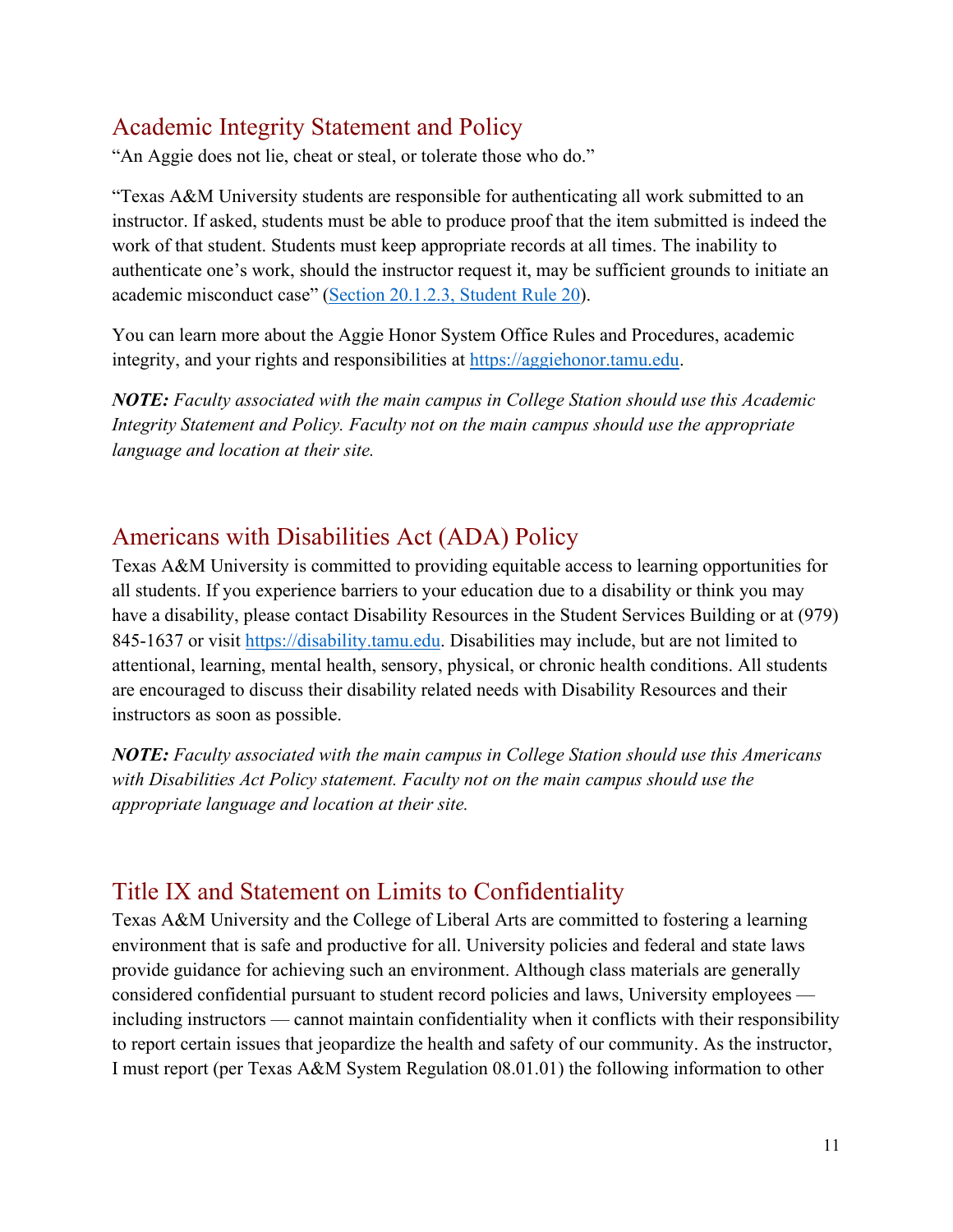University offices if you share it with me, even if you do not want the disclosed information to be shared:

Allegations of sexual assault, sexual discrimination, or sexual harassment when they involve TAMU students, faculty, or staff, or third parties visiting campus.

These reports may trigger contact from a campus official who will want to talk with you about the incident that you have shared. In many cases, it will be your decision whether or not you wish to speak with that individual. If you would like to talk about these events in a more confidential setting, you are encouraged to make an appointment with the Student Counseling Service [\(https://scs.tamu.edu/\)](https://scs.tamu.edu/).

Students and faculty can report non-emergency behavior that causes them to be concerned at [http://tellsomebody.tamu.edu.](http://tellsomebody.tamu.edu/)

# COVID-19 Temporary Addendum to Minimum Syllabus Requirements

The Faculty Senate temporarily added the following statements to the minimum syllabus requirements in Spring 2021 as part of the university's COVID-19 response.

### *Campus Safety Measures*

To promote public safety and protect students, faculty, and staff during the coronavirus pandemic, Texas A&M University has adopted policies and practices for the Spring 2021 academic term to limit virus transmission. Students must observe the following practices while participating in face-to-face courses and course-related activities (office hours, help sessions, transitioning to and between classes, study spaces, academic services, etc.):

- Self-monitoring—Students should follow CDC recommendations for self-monitoring. **Students who have a fever or exhibit symptoms of COVID-19 should participate in class remotely if that option is available, and should not participate in face-to-face instruction.**
- Face Coverings[—Face coverings](https://rules-saps.tamu.edu/PDFs/34.99.99.M0.03.pdf) (cloth face covering, surgical mask, etc.) must be properly worn in all non-private spaces including classrooms, teaching laboratories, common spaces such as lobbies and hallways, public study spaces, libraries, academic resource and support offices, and outdoor spaces where 6 feet of physical distancing is difficult to reliably maintain. Description of face coverings and additional guidance are provided in the [Face Covering policy](https://rules-saps.tamu.edu/PDFs/34.99.99.M0.03.pdf) and [Frequently Asked Questions \(FAQ\)](https://provost.tamu.edu/Menu/News/TAMU-Face-Covering-FAQs) available on the [Provost website.](https://provost.tamu.edu/Menu/News/TAMU-Face-Covering-FAQs)